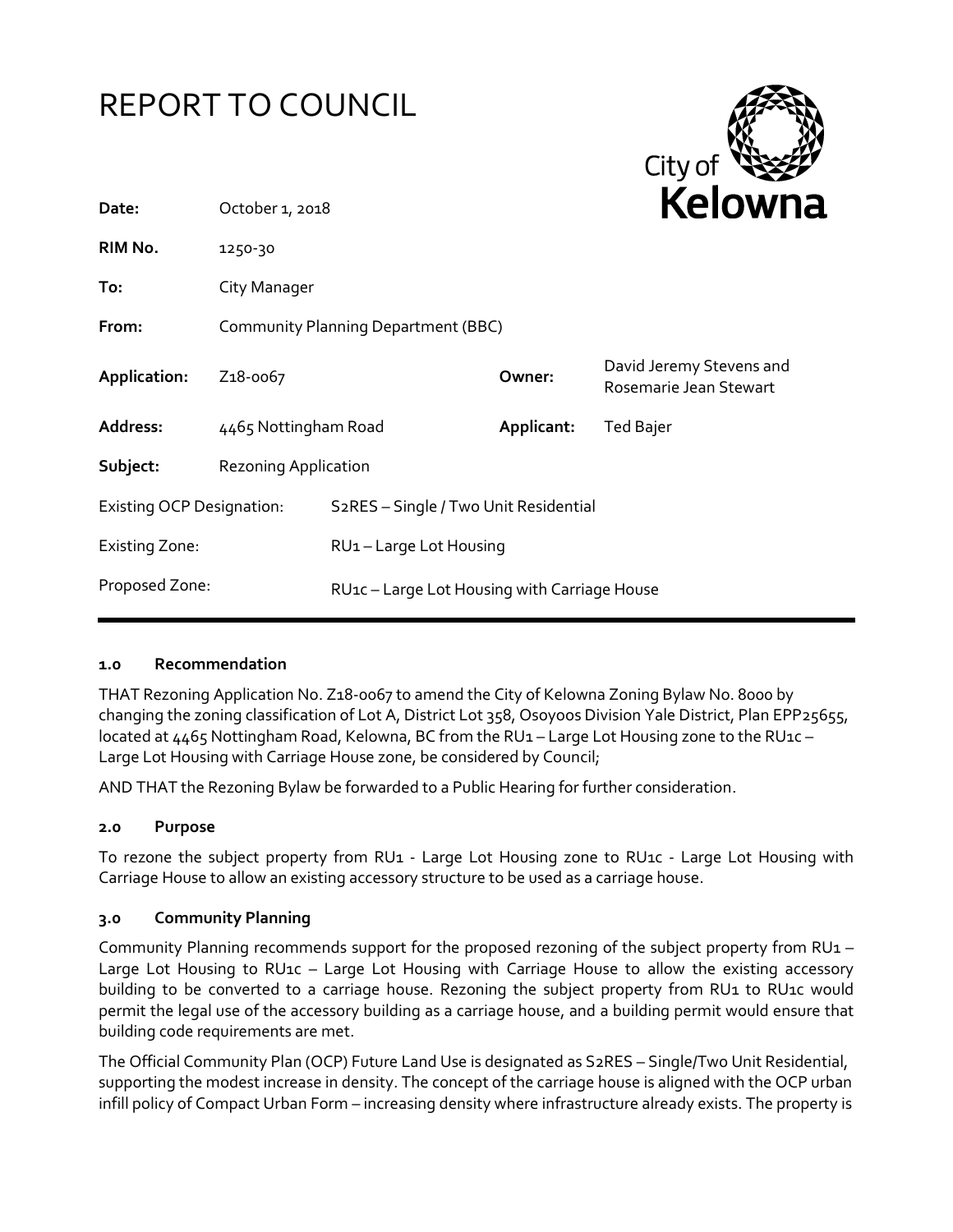located within the Permanent Growth Boundary with urban services. The carriage house conversion also meets the OCP Policy of Sensitive Infill, which involves designing so that height and massing is sensitive to the existing context of the neighbourhood.

Parking requirements have been met, and there are no variances being tracked at this time. Should Council approve the rezoning, the applicant would proceed to building permit.

To fulfill Council Policy No. 367, the applicant submitted a Neighbour Consultation Summary Form to staff on August 29, 2018, outlining that the neighbours within 50 m of the subject property were notified.

# **4.0 Proposal**

# 4.1 Background

The 0.4 acre property currently has a single family dwelling, a swimming pool, and an accessory building. The accessory building under consideration was constructed as a pool-house with a permit in June 2015. The pool-house was utilized for overnight guests, and as a result City Bylaw enforcement notified the owner that the pool-house could not be used for overnight stays by guests. It is Staff's understanding that the property owner would like to bring the accessory building in compliance, to be utilized as a carriage house.

# 4.2 Project Description

The applicant is proposing to rezone the property to RU1c - Large Lot Housing with Carriage House to allow the existing accessory structure to be used as a carriage house, and allowing the property owner to use the building for guests.

A building permit would be required for the existing accessory building to bring it up to current BC Building Code. The form and character of the accessory building would not need to be modified. Parking and private open space for both the dwelling and the accessory building is accommodated on the subject property. Additionally, the applicant had agreed to improve neighbourhood street-scape by adding landscaping along the eastern property boundary.

# 4.3 Site Context

The subject property is located at the corner of Nottingham Road (front yard), Sherwood Road (flanking street) and Rattenbury Court (rear yard). Access to the property is from Sherwood Road. The subject property is near public transportation, located between Lakeshore Road to the west and Gordon Road to the east. It is within the North Mission - Crawford City Sector, and is located within the Permanent Growth Boundary. The area is characterized primarily by single family dwellings, with Anne McClymont Elementary and Okanagan Mission Secondary School located immediately to the west and south, respectively.

| Orientation | Zoning                                                                                                                                                               | <b>Land Use</b>                 |
|-------------|----------------------------------------------------------------------------------------------------------------------------------------------------------------------|---------------------------------|
| North       | RU1 - Large Lot Housing<br>RM <sub>3</sub> - Low Density Multiple Housing<br>P2 - Educational and Minor Institutional<br>P <sub>4</sub> - Utilities                  | Residential<br>Firehall<br>Park |
| East        | RU1 - Large Lot Housing<br>RU5 - Bareland Strata Housing<br>RU1c - Large Lot Housing with Carriage House<br>RU6 - Two Dwelling Housing<br>P <sub>4</sub> - Utilities | Residential                     |

Adjacent land uses are as follows: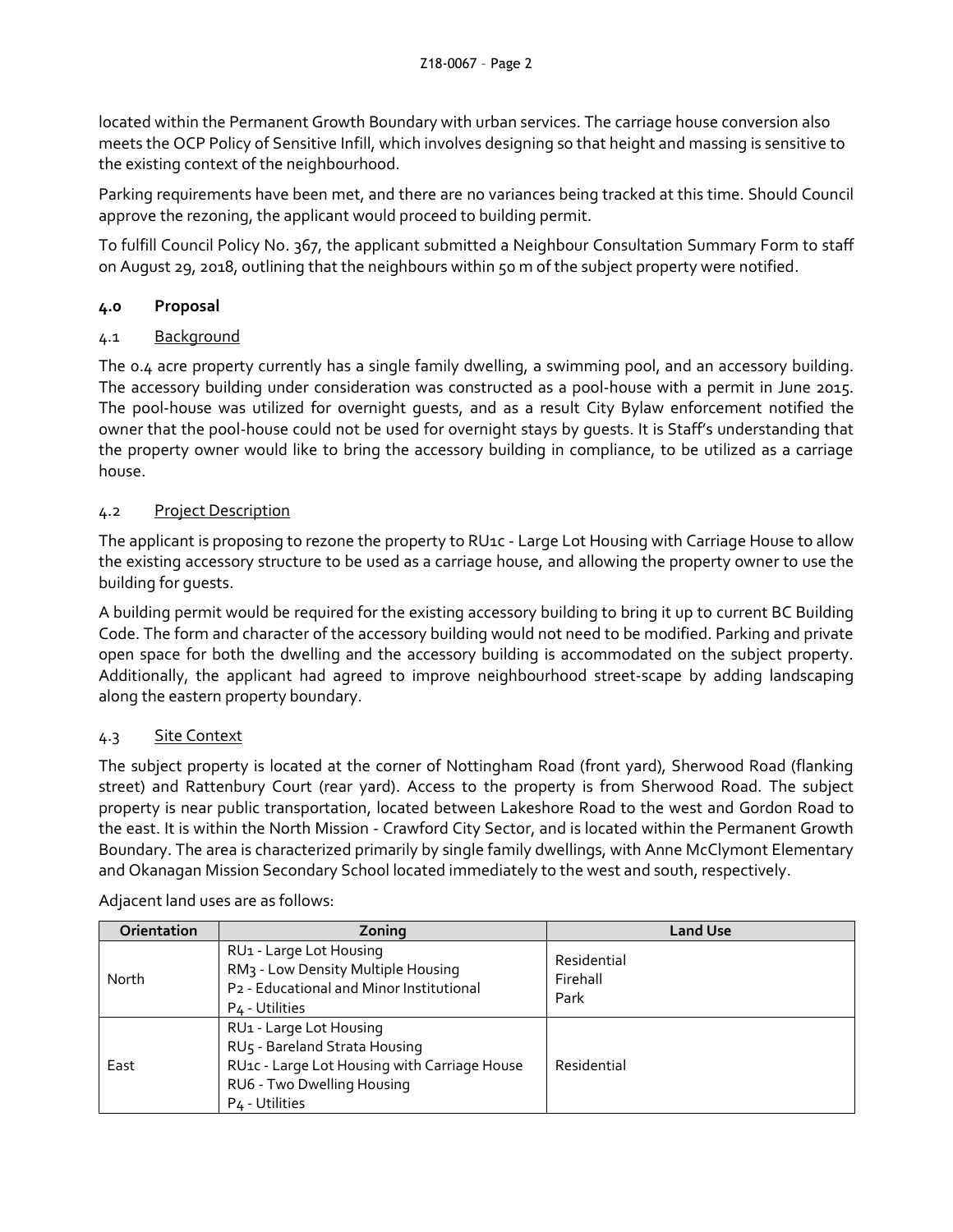| South | RU <sub>1</sub> - Large Lot Housing<br>RU <sub>2</sub> - Medium Lot Housing<br>P <sub>2</sub> - Educational and Minor Institutional | Residential<br>School and Park |
|-------|-------------------------------------------------------------------------------------------------------------------------------------|--------------------------------|
| West  | RU <sub>1</sub> - Large Lot Housing                                                                                                 | Residential                    |
|       | P <sub>2</sub> - Educational and Minor Institutional                                                                                | School and Park                |

# **Site Context Map Future Land Use Map**



**Subject Property Map:** 4465 Notthingham Road

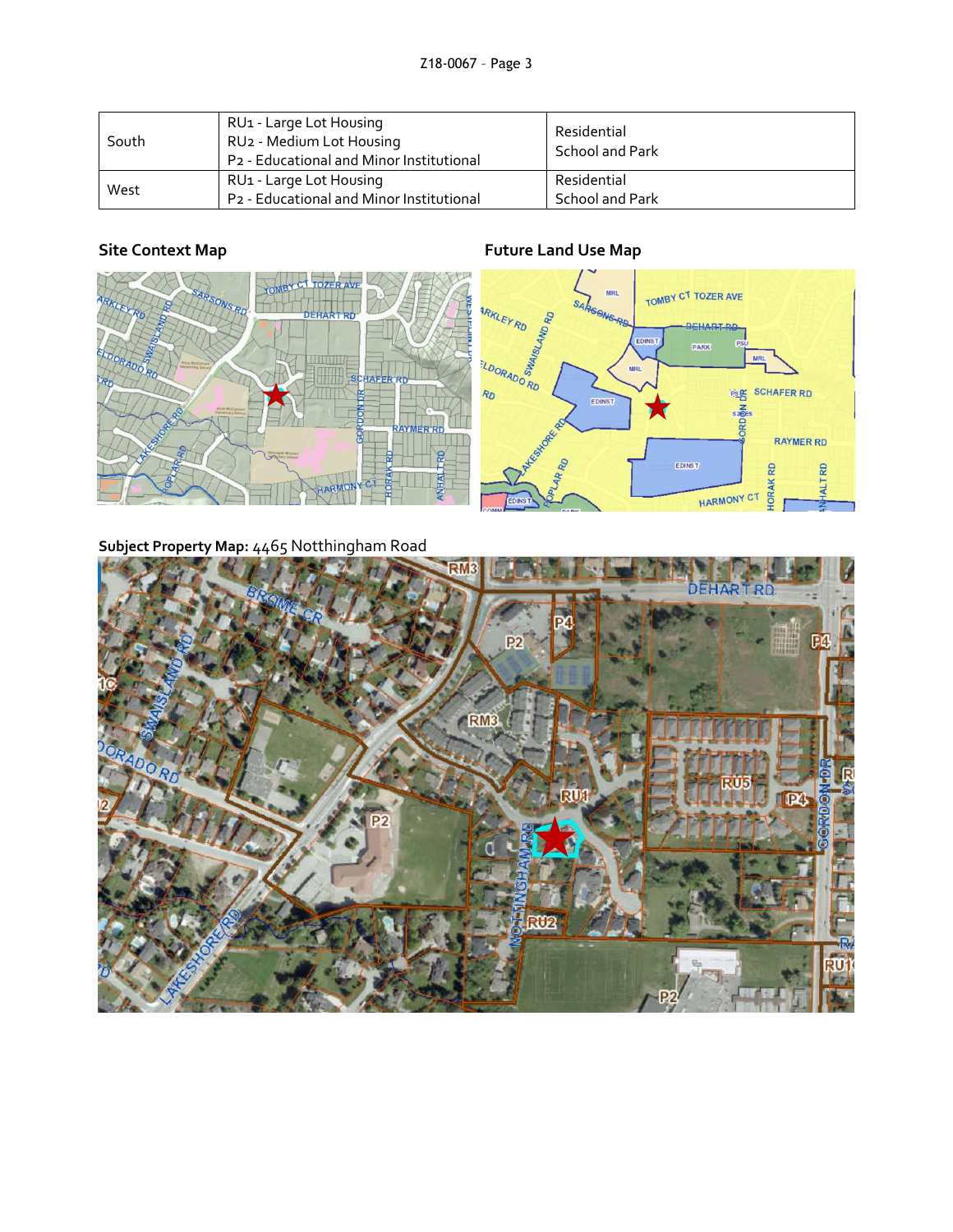#### **5.0 Current Development Policies**

### 5.1 Kelowna Official Community Plan (OCP)

**Compact Urban Form.<sup>1</sup>** Develop a compact urban form that maximizes the use of existing infrastructure and contributes to energy efficient settlement patterns. This will be done by increasing densities (approximately 75 - 100 people and/or jobs located within a 400 metre walking distance of transit stops is required to support the level of transit service) through development, conversion, and re-development within Urban Centres (see Map 5.3) in particular and existing areas as per the provisions of the Generalized Future Land Use Map 4.1.

**Sensitive Infill.<sup>2</sup>** Encourage new development or redevelopment in existing residential areas to be sensitive to or reflect the character of the neighborhood with respect to building design, height and siting.

Carriage Houses & Accessory Apartments.<sup>3</sup> Support carriage houses and accessory apartments through appropriate zoning regulations**.**

**Urban Uses.<sup>4</sup>** Direct urban uses to lands within the urban portion of the Permanent Growth Boundary, in the interest of reducing development and speculative pressure on agricultural lands.

### **6.0 Technical Comments**

### 6.1 Building & Permitting Department

- Development Cost Charges (DCC's) are required to be paid prior to issuance of any Building Permits.
- Full Plan check for Building Code related issues will be done at time of Building Permit applications for this change of use. Please indicate how the requirements of Radon mitigation and NAFS are being applied to this structure at time of permit application.

#### 6.2 Development Engineering Department

Please see attached Development Engineering Memorandum (Attachment A) dated June 12, 2018.

# 6.3 Fire Department

-

- Access to all homes shall remain as is.
- Please ensure both are addressed off of Sherwood Road.

<sup>&</sup>lt;sup>1</sup> City of Kelowna Official Community Plan, Policy 5.2.3 (Development Process Chapter).

<sup>&</sup>lt;sup>2</sup> City of Kelowna Official Community Plan, Policy 5.22.6 (Development Process Chapter).

<sup>3</sup> City of Kelowna Official Community Plan, Policy 5.22.12 (Development Process Chapter).

<sup>4</sup> City of Kelowna Official Community Plan, Policy 5.33.3 (Development Process Chapter).